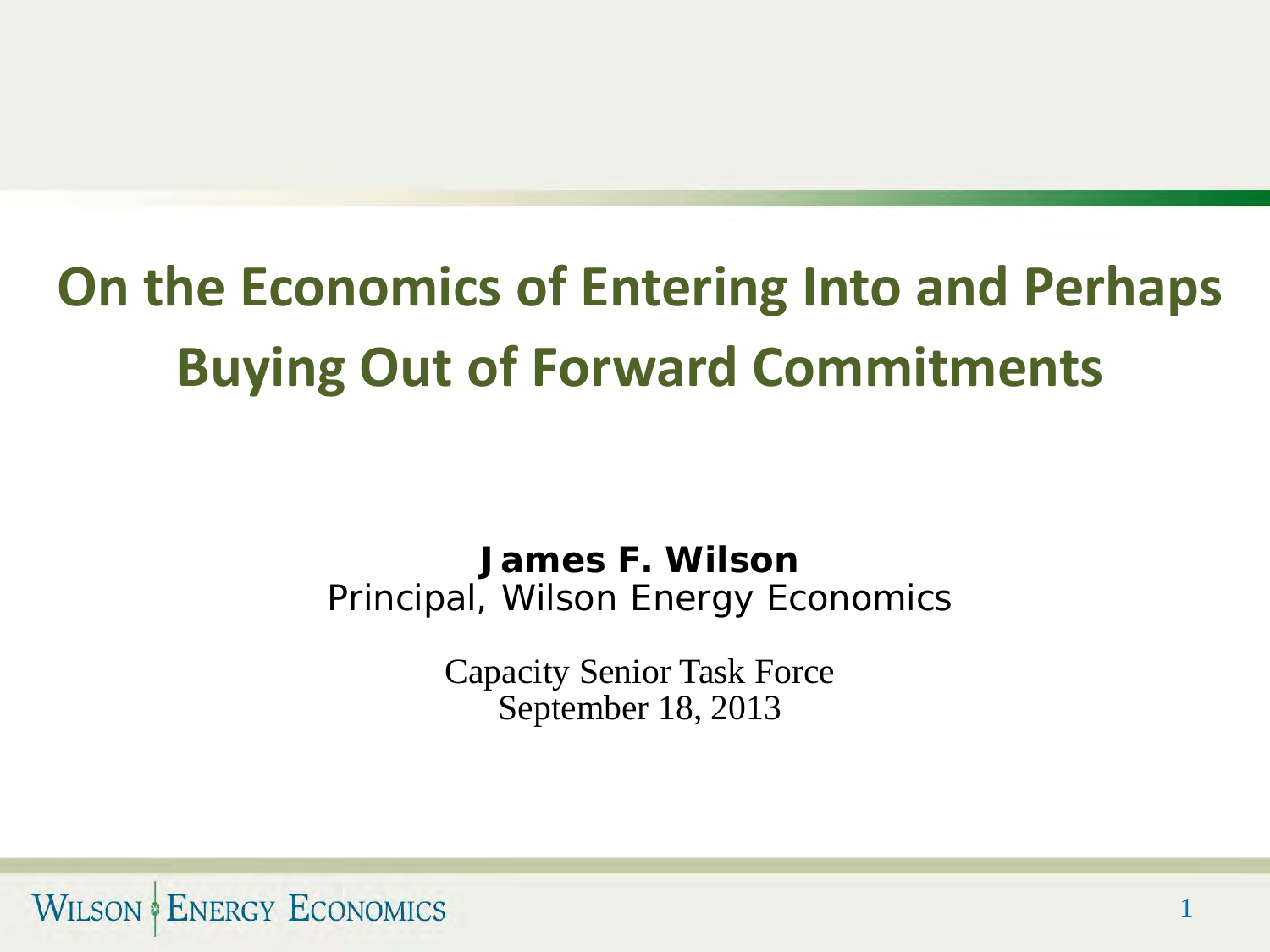## Background

- Monitoring Analytics report on Replacement Capacity, Dec. 2012
	- Notes that Demand Response providers buy back commitments at a higher rate
	- Frequently lower Incremental Auction (IA) prices create opportunity to sell in base residual auction, buy back in IA likely at a profit
		- But IMM has "identified no evidence" of any purely financial entities
- Changes to load forecasting methodology and more stable economic outlook may have eliminated the systematic over-forecasting that caused IA prices to be lower
- Recent "DR Plan Enhancements" tariff changes to ensure sellers are serious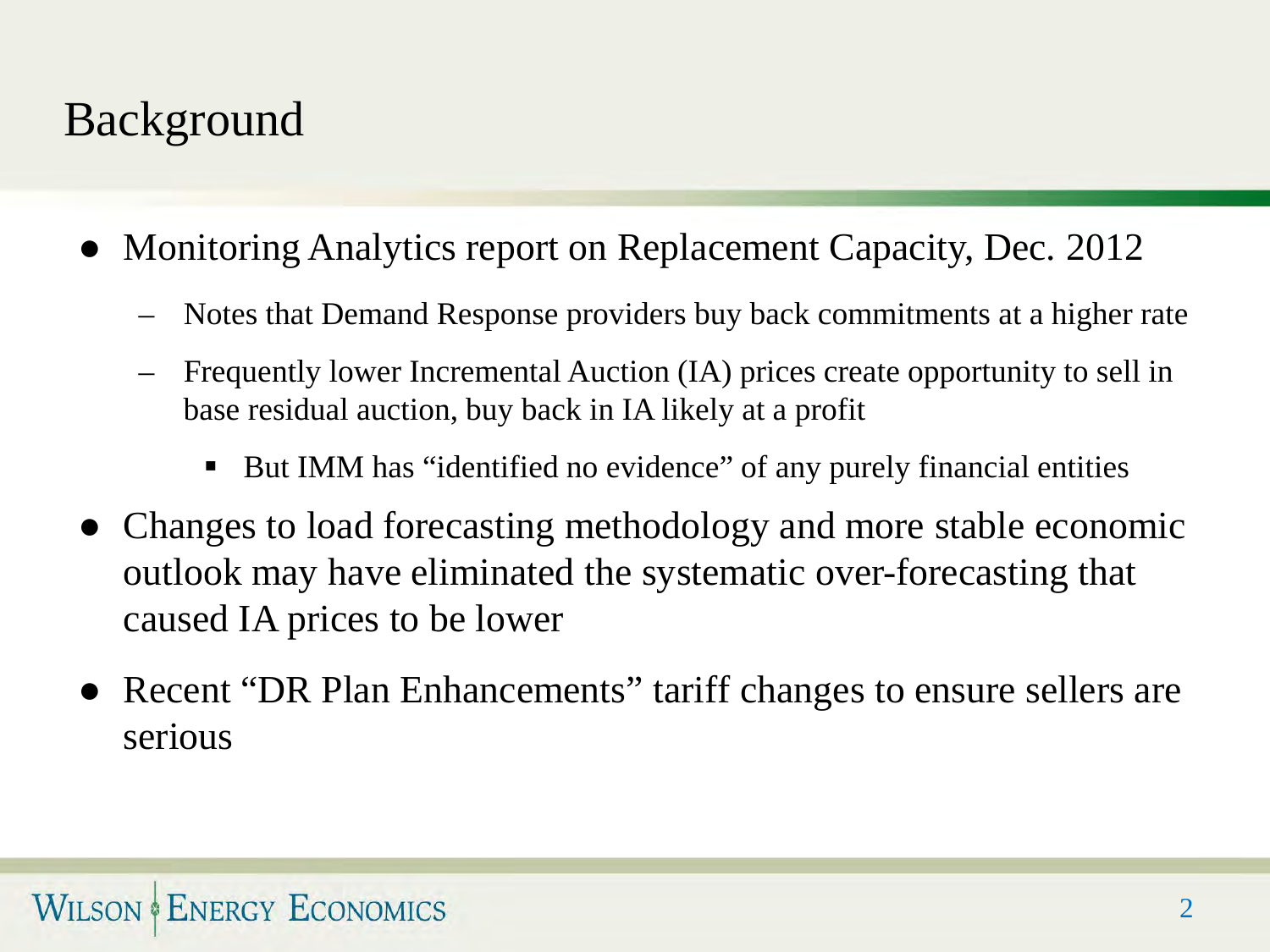#### Issues

- PJM: about 80% of IA buy bids are submitted at prices below base residual auction prices, "indicating a willingness to replace to potentially achieve financial gain" (CSTF, August 26, 2013)
- PJM: under existing IA design, PJM sellbacks result in "increased" cost to customers with no corresponding benefit"
	- (Disagree, but it's a different topic and not addressed in this presentation)
- PJM and others emphasize that commitments are "physical" and suggest that participants should only be permitted to buy out for "physical" (as opposed to "economic") reasons
- Suggestions that financial gain from buying out of commitments should not be allowed (prevent buyback or claw back any gain)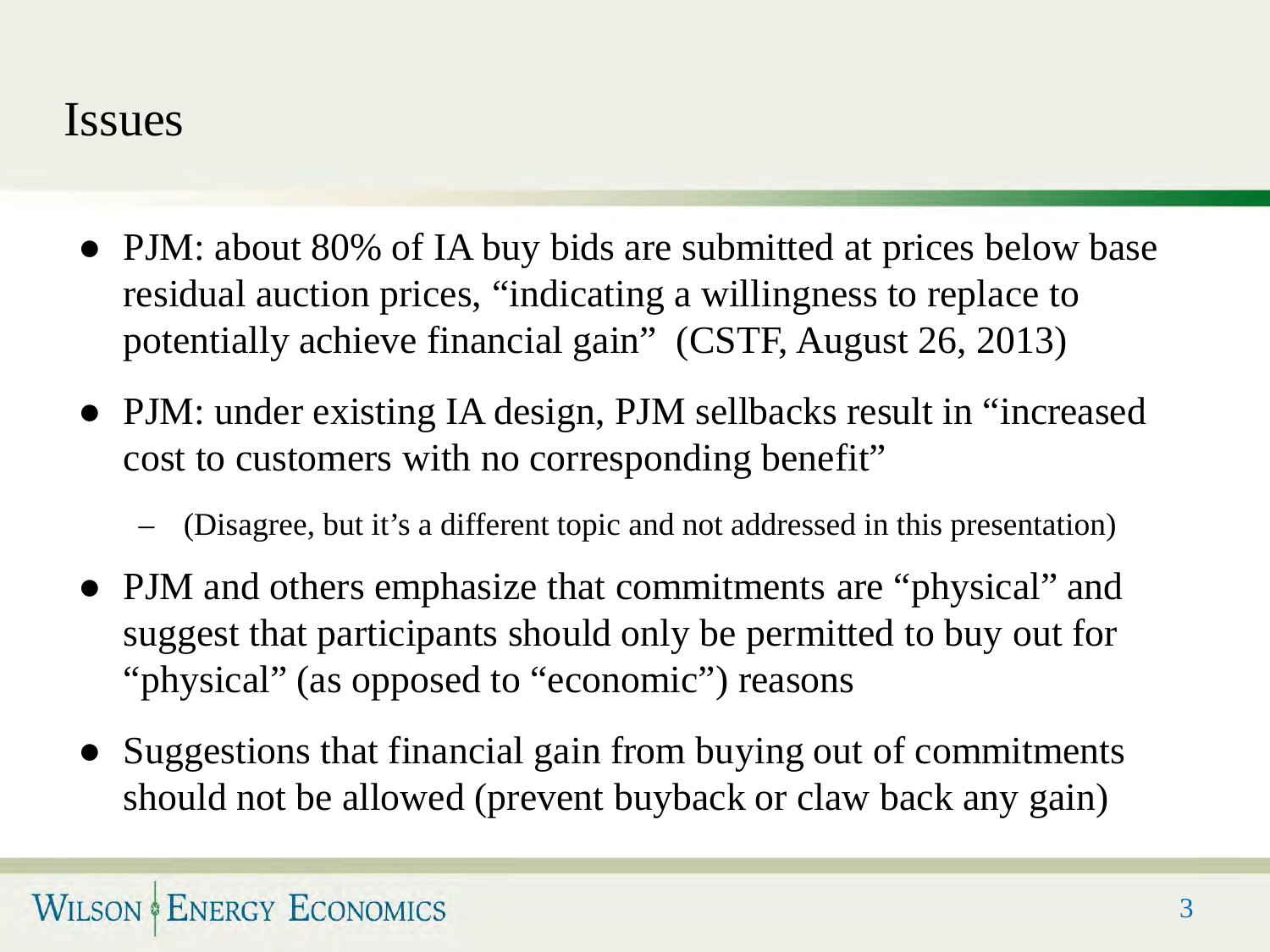# Economics of Replacement Capacity

- While it may have been the case that some market participants offered capacity into a base residual auction with intention to buy out of the commitment… changes including the DR Plan Enhancements attempt to address that
- In this presentation I consider a market participant/capacity seller (could be generation, demand response, anything) who:
	- 1. Has, or plans to have, the physical ability to provide capacity in the delivery year (DY)
	- 2. Offers with the intention to provide capacity if the obligation is taken to DY
	- 3. Always offers competitively, that is, at avoided cost or opportunity cost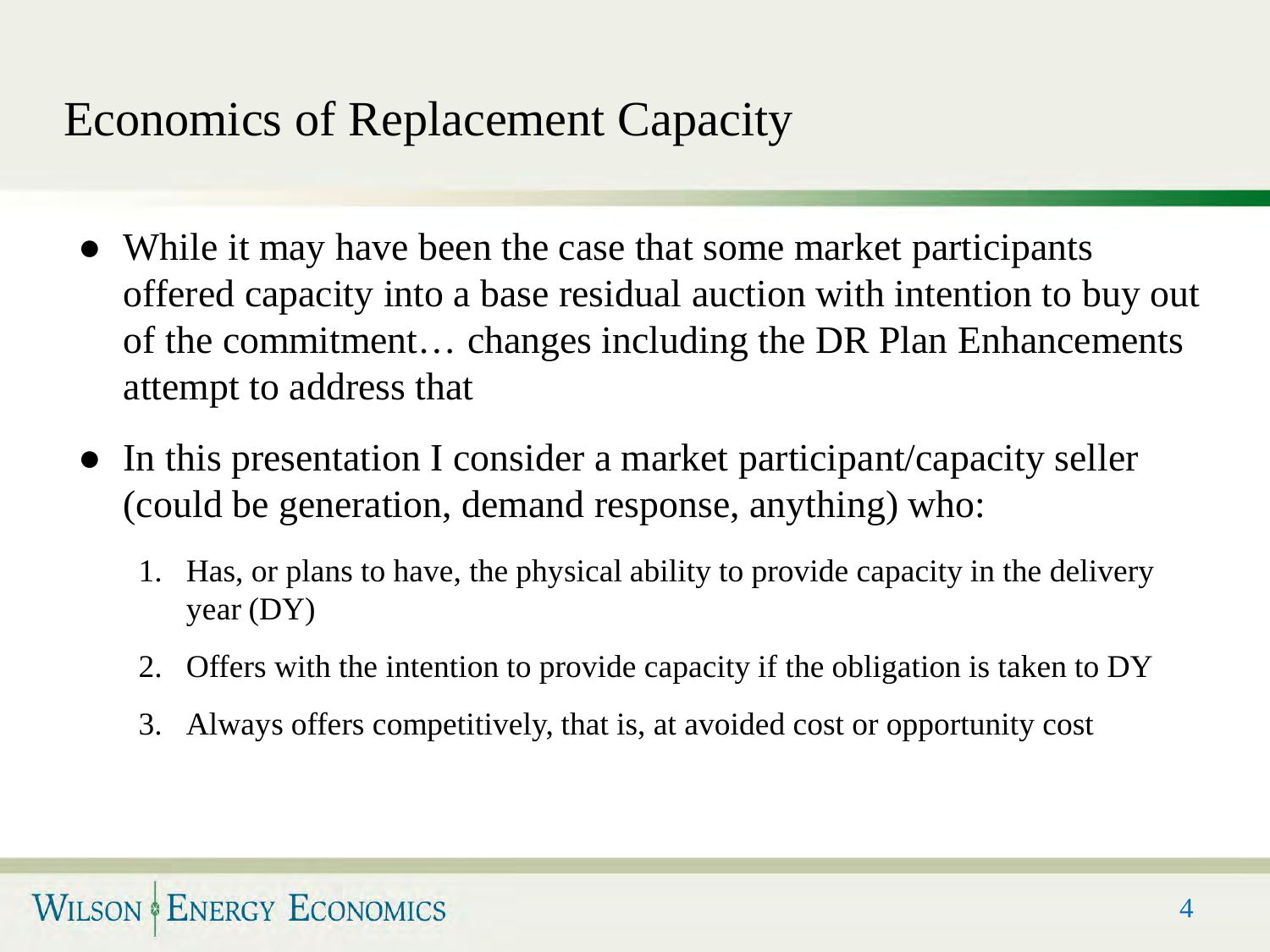# Avoided Cost or Opportunity Cost of Providing Capacity

- A capacity seller acting competitively will offer based on A*voided Cost:* the cost the capacity seller incurs if he has a capacity obligation, or avoids if he does not; or *Opportunity Cost:* the value of an opportunity that is foregone if there is a capacity obligation
	- Generation: without a capacity obligation, can avoid cost and risk of capacity performance obligations and penalties, can shut the plant down or mothball it, can export the capacity to an adjacent market, can maintain flexibility to pursue other options ….
	- Demand Response: avoided or opportunity cost is the lost value when curtailed, for instance, the expected value of lost industrial production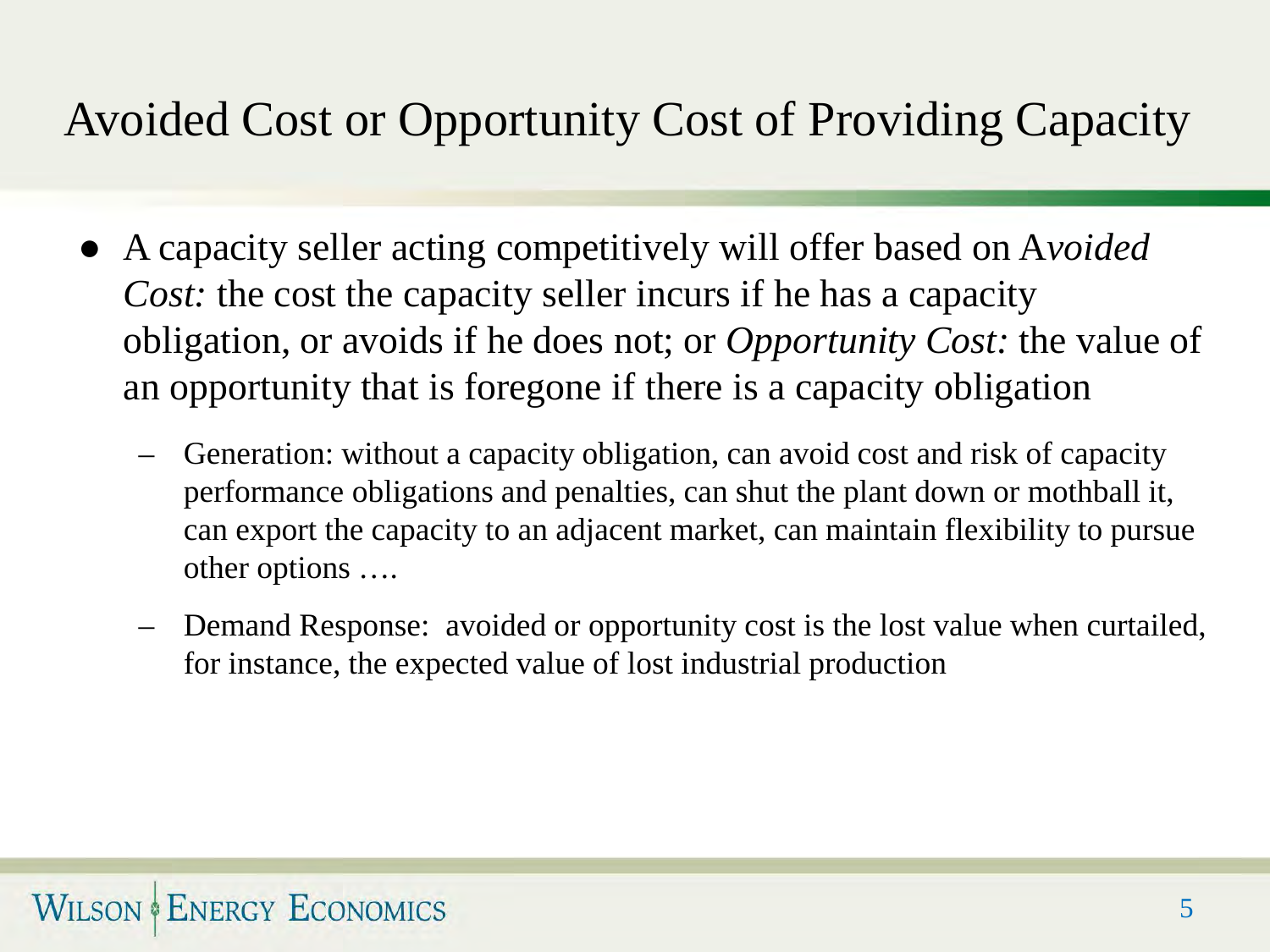### Example 1: Capacity Sale / No Buyback

- Capacity seller (gen, DR, other type), avoided  $cost = $100/MW$ -day
- Offers into the base residual auction at \$100/MW-day (competitive)
- BRA clears at \$150/MW-day; this participant clears, is committed
- A year later the IA for the same delivery year clears at \$50/MW-day and our participant did not participate in the IA.

Is it a good thing that this participant remains committed to providing, at a cost of \$100/MW-day, that which was offered and could be acquired in the IA for \$50/MW-day??

Answer: No. This is economically inefficient. The efficient result would have the lowest cost providers providing the capacity.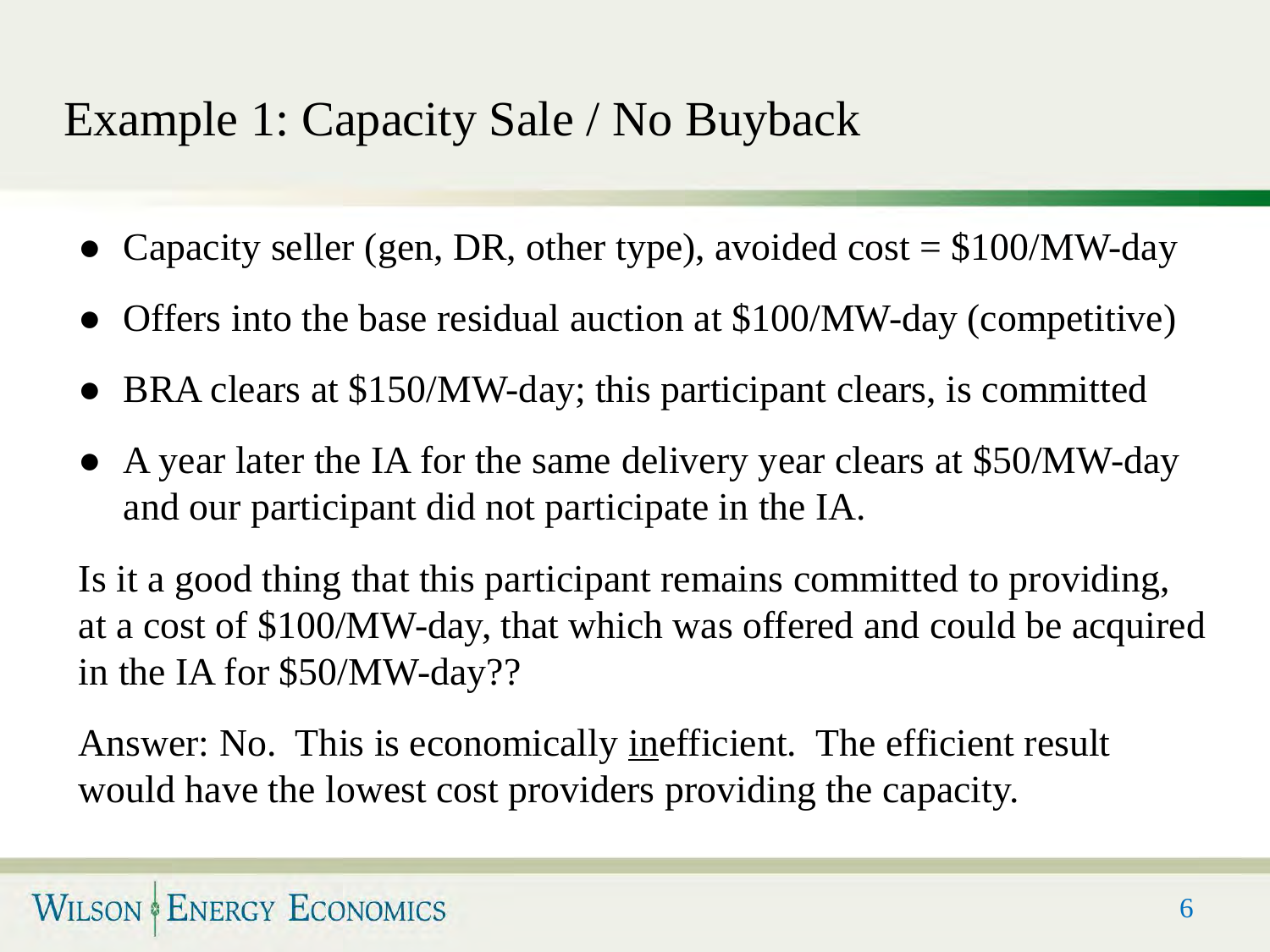# Example 2: Capacity Sale / Economic Buyback

- Now suppose instead our participant offers into the IA to buy back his commitment, again using his avoided cost, \$100/MW-day, as the offer price.
	- If IA price remains above his avoided cost offer he remains committed good
	- If IA price falls to \$50/MW-day, or anything below \$100/MW-day, his buyback offer clears and he no longer is committed to providing capacity in the DY
	- If the buyback offer clears, its because there was another market participant willing and able to provide the capacity cheaper than his \$100/MW-day
- Offering to buy back into the IA at avoided cost is competitive conduct and always achieves the efficient result. Not offering may not achieve the efficient result.
	- Note that if many market participants re-offered consistently at their avoided cost, price differentials between BRA and IAs might be small or nonexistent.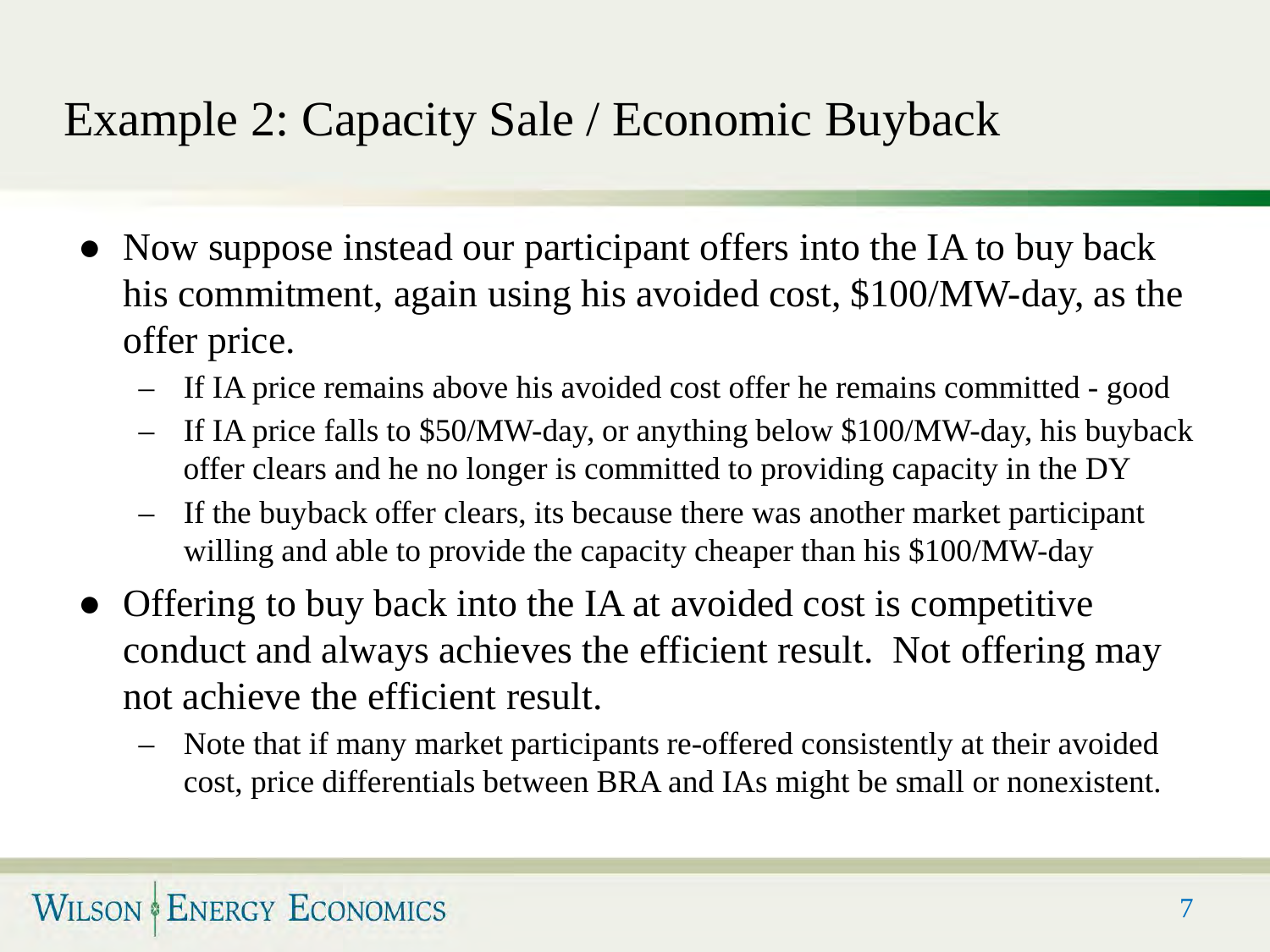

- If the IA clears at \$50/MW-day, our participant buys back at \$50/MWday what he had earlier sold at \$150/MW-day, for a \$100/MW-day financial gain. Is there something untoward about this?
- Answer: NO, not under assumptions of this example.
	- The participant was committed to sell at \$150/MW-day and would have fulfilled the obligation for that price had the IAs always cleared at or above his \$100/MWday avoided cost
	- Buying back provided a lower cost resource the opportunity to provide capacity a good thing
	- Offering and clearing in the BRA and buying back in the IA contributed to price convergence between the two auctions – a good thing
	- Had the participant NOT offered and cleared in the BRA in the first place, the BRA price would have been even higher and more out of line with the value revealed in the  $IA - a$  bad thing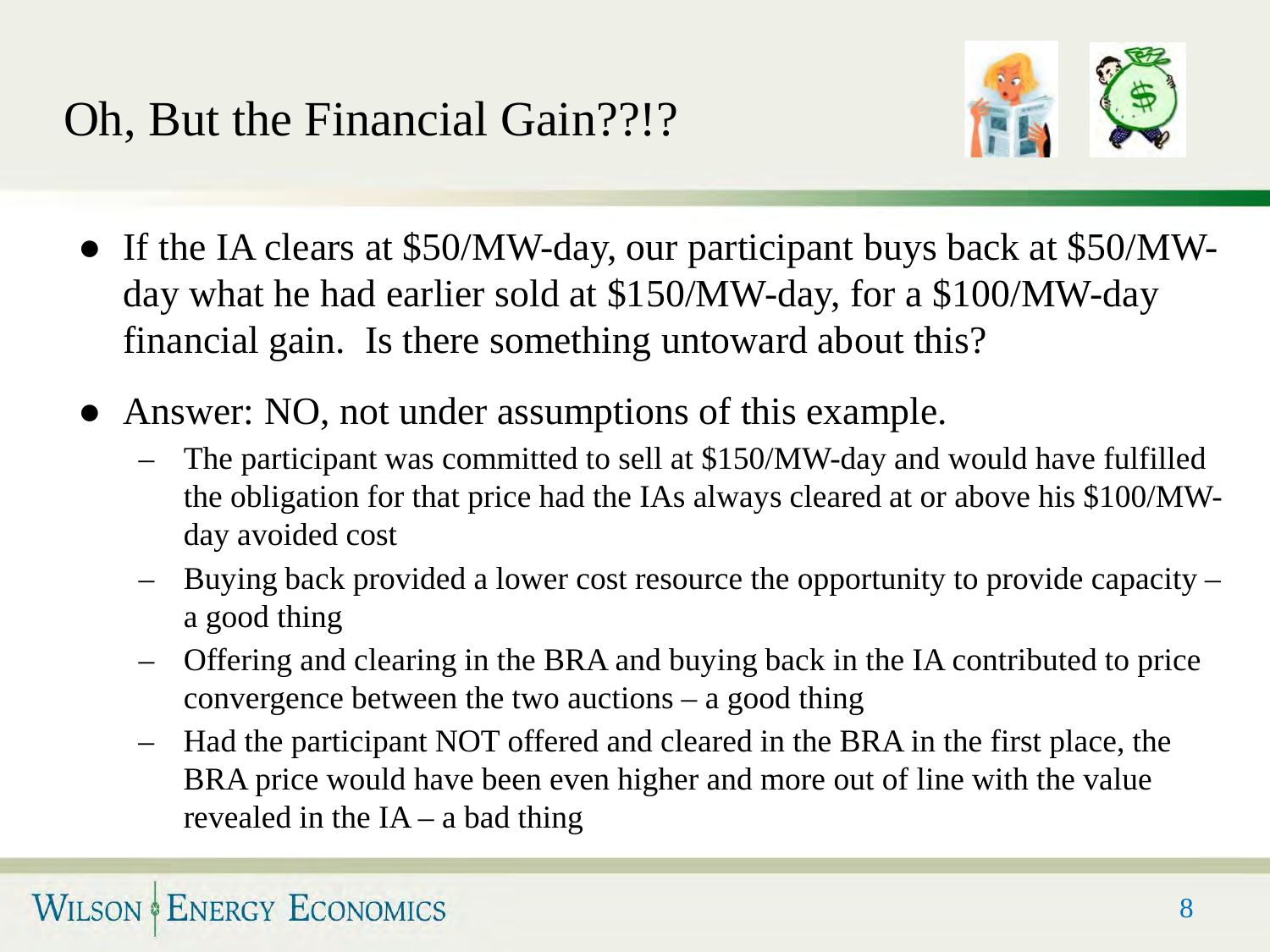# Example 3: Replacement – Bilateral Transactions

Our participant could also have been approached after the BRA by a capacity seller uncommitted in the BRA seeking a capacity commitment in the same zone

- Suppose quantities are the same and the seller reveals his avoided cost as \$50/MW-day. Shouldn't they do the deal?
- "Split the savings" (\$75/MW-day) or any other price  $\langle$  \$100,  $\rangle$  \$50 would work

((And any IA gain "clawback" rules would likely lead to more such bilateral transactions …

– And any bilateral transaction price reporting requirements to support clawback provisions would likely lead to … Does PJM want to be in this business?? ))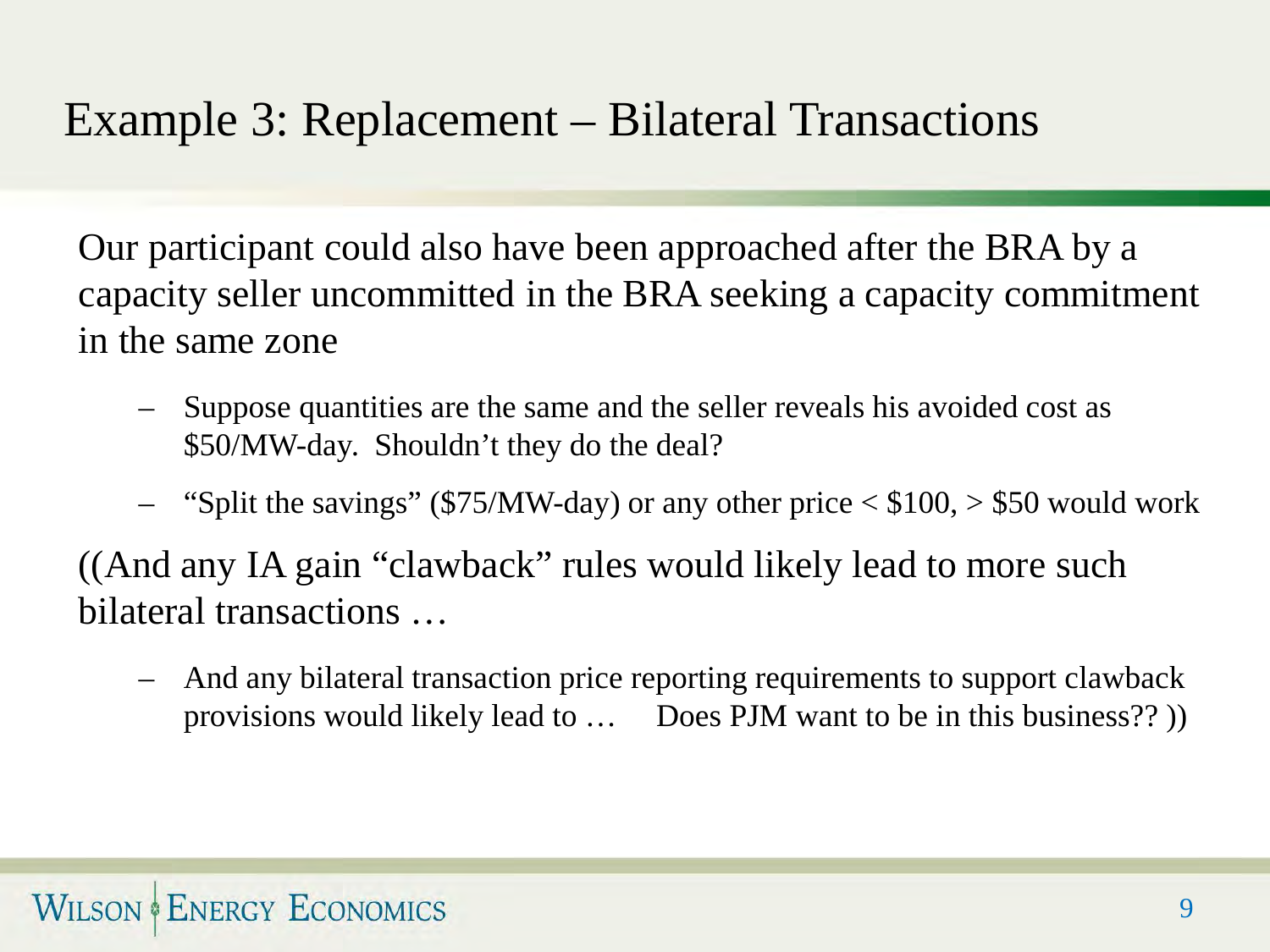### Example 4: Uncertainty about Avoided Cost

- Now suppose at time of BRA, our market participant is somewhat unsure about his avoided cost to provide capacity in the DY three years into the future
	- A generator overall confident of unit performance, but with some risk of a failure of some major component in the meanwhile
	- An industrial company confident of ability to provide demand response, but with some risk that a facility will be out of business, or running flat out, in three years
- For purpose of example, suppose 90% chance of \$100/MW-day and 10% chance of \$800/MW-day avoided cost

(Note that to an economist, or to a businessman, "physically unable" is not clearly distinguishable from "able, but only at a high cost")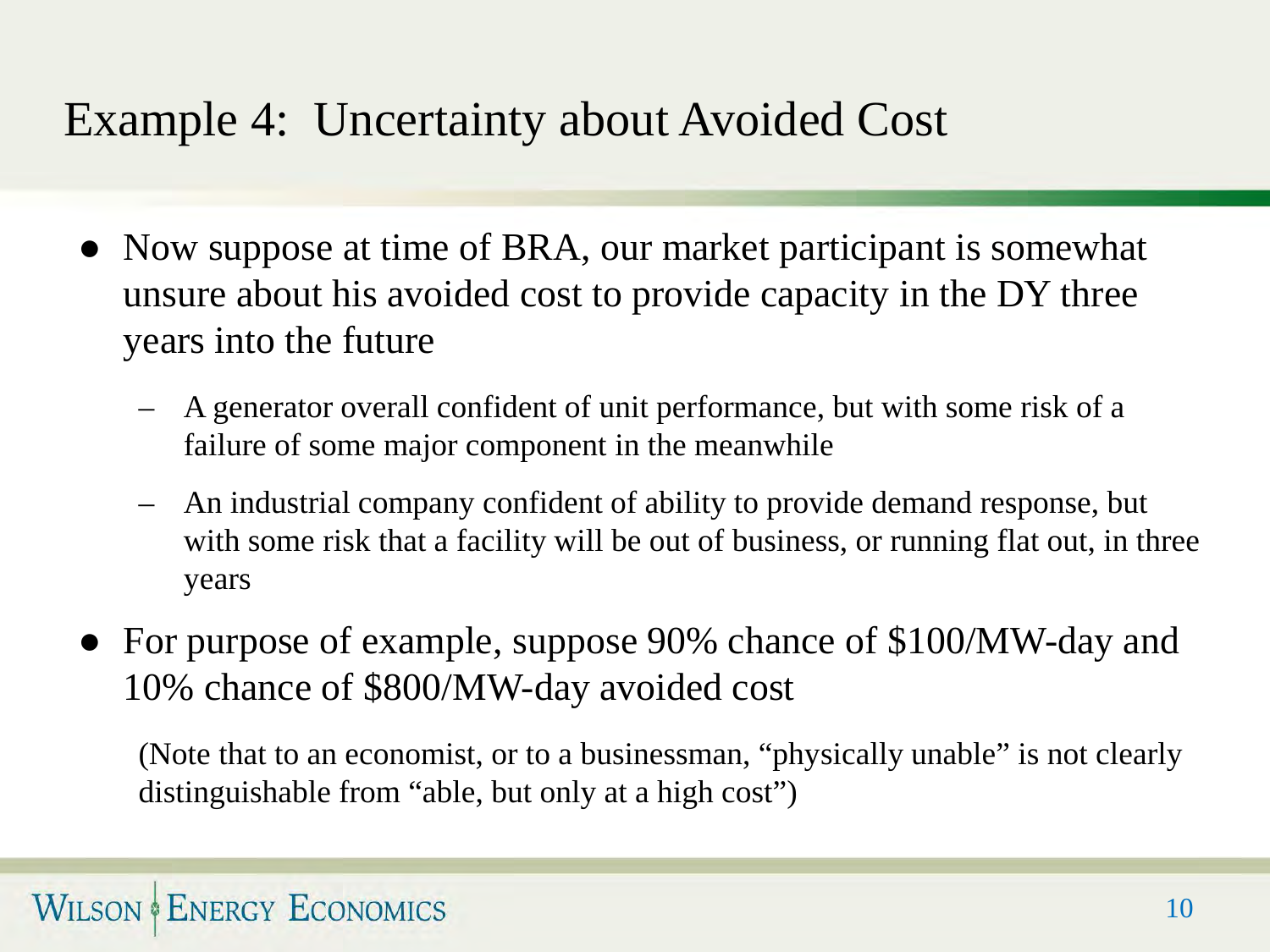## Example 4: Uncertain Avoided Cost, cont'd

- Markets will be most efficient if, when costs are uncertain, sellers can offer based on what they expect their cost most likely will be, and adjust commitments if their cost turns out differently
- In our example: Offer at \$100/MW-day in BRA, offer to buy back commitment at \$800/MW-day if cost turns out to be \$800/MW-day
	- As opposed to: only offer capacity at a price at which you are sure you can deliver (in the example, offer at maximum possible cost, \$800/MW-day)
	- As opposed to: no opportunity to adjust commitment, so make sure fulfilling it will be profitable in expectation (in the example, offer at expected cost, \$170/MW-day, or higher if risk-averse, and deliver even if cost is higher)
	- These outcomes are less efficient and raise prices and costs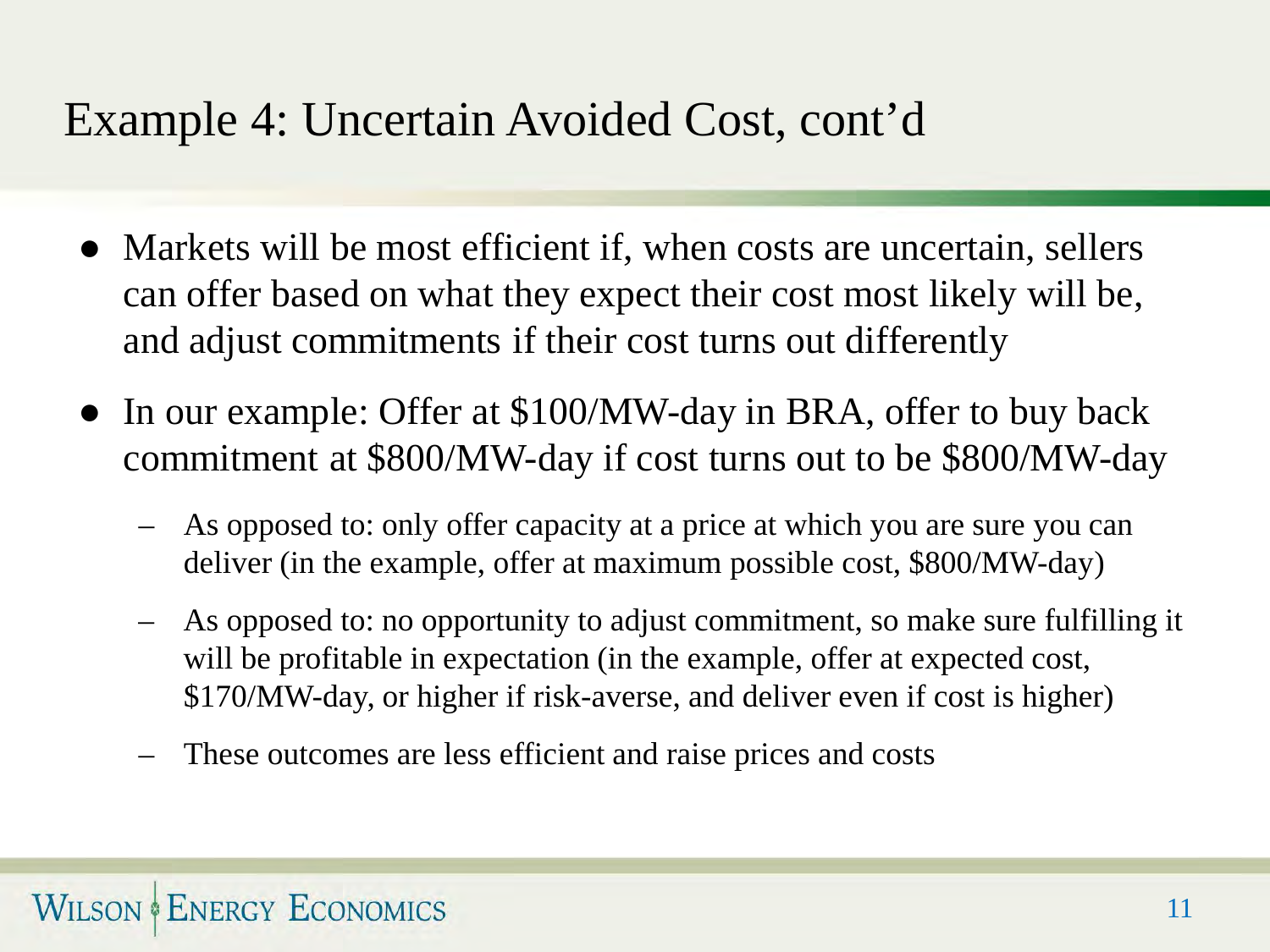# Example 5: Asymmetric Risks of Buyback Cost

- In normal market situations, we expect future prices to be close to current prices for any commodity
	- Suggests ability to transact at "fair market value" at any time
	- Price differences should reflect changes in market conditions that earlier prices failed to anticipate; might go up or down; no systematic "asymmetry" other than the time value of money
- Such circumstances support competitive, avoided cost offers into forward markets
- Any asymmetries (such as predictable price movements, or taxes that apply only to price differentials in one direction, etc.) distort incentives to offer at avoided cost in forward markets (due to asymmetric risks)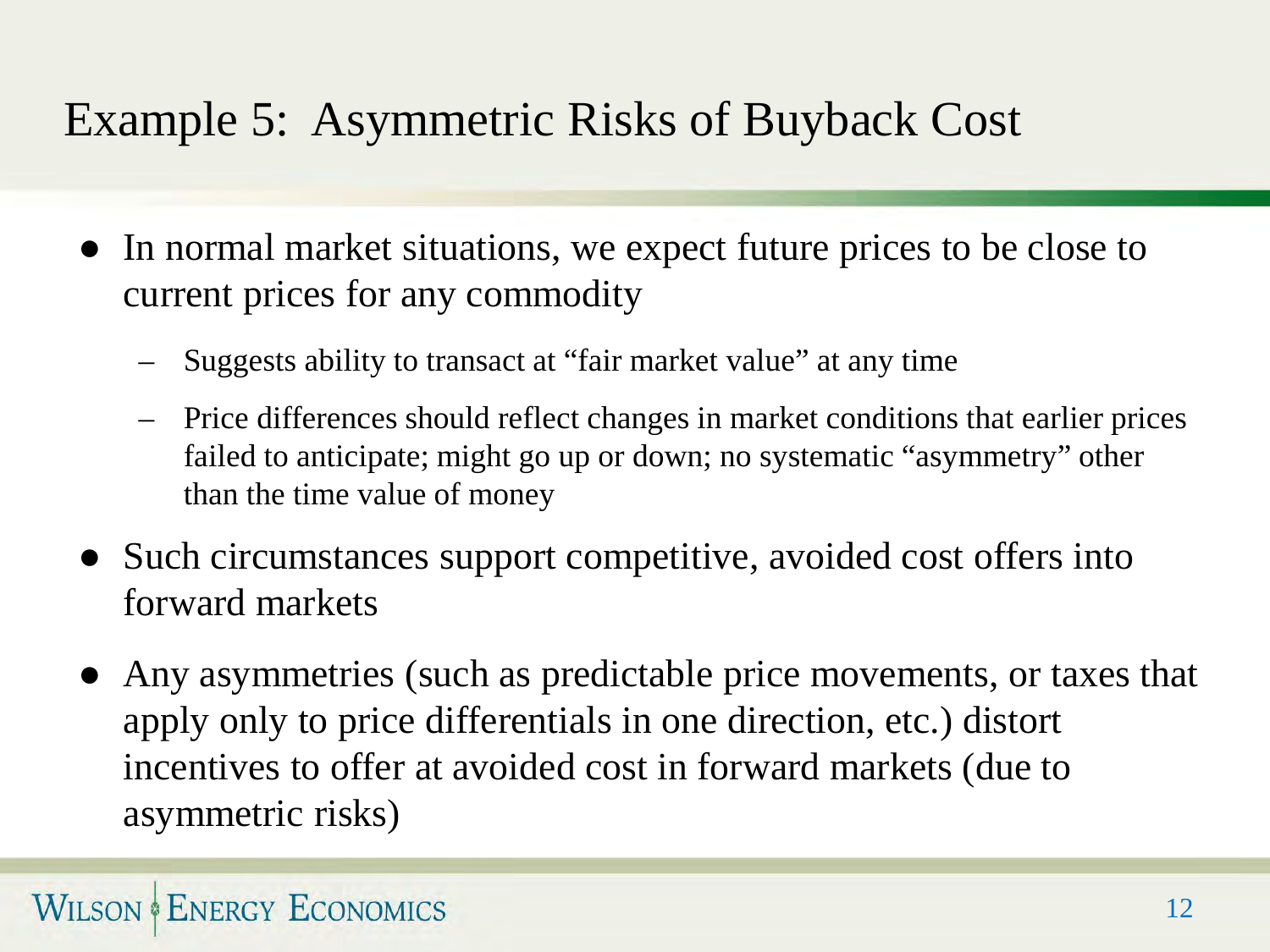## Example 5: Asymmetric Risks: Numerical Example

Suppose a capacity seller is cleared in the BRA for \$150/MW-day but now has become physically unable to deliver, must buy out

Suppose further the IA price is uncertain but expected value  $=$  BRA price (50/50 it could be \$50 or \$250/MW-day)

Seller buys out of obligation, is made whole in expectation (may be \$100 loss or \$100 gain /MW-day depending upon IA price outcome)

If instead there is a 50% tax on difference between BRA and IA prices if there's a gain, the seller will now incur \$25/MW-day expected loss  $(.5 \times -\$100 + .5 \times +\$100 \times .5 \text{ tax})$ 

The asymmetric risk will lead him to offer above avoided cost in BRA.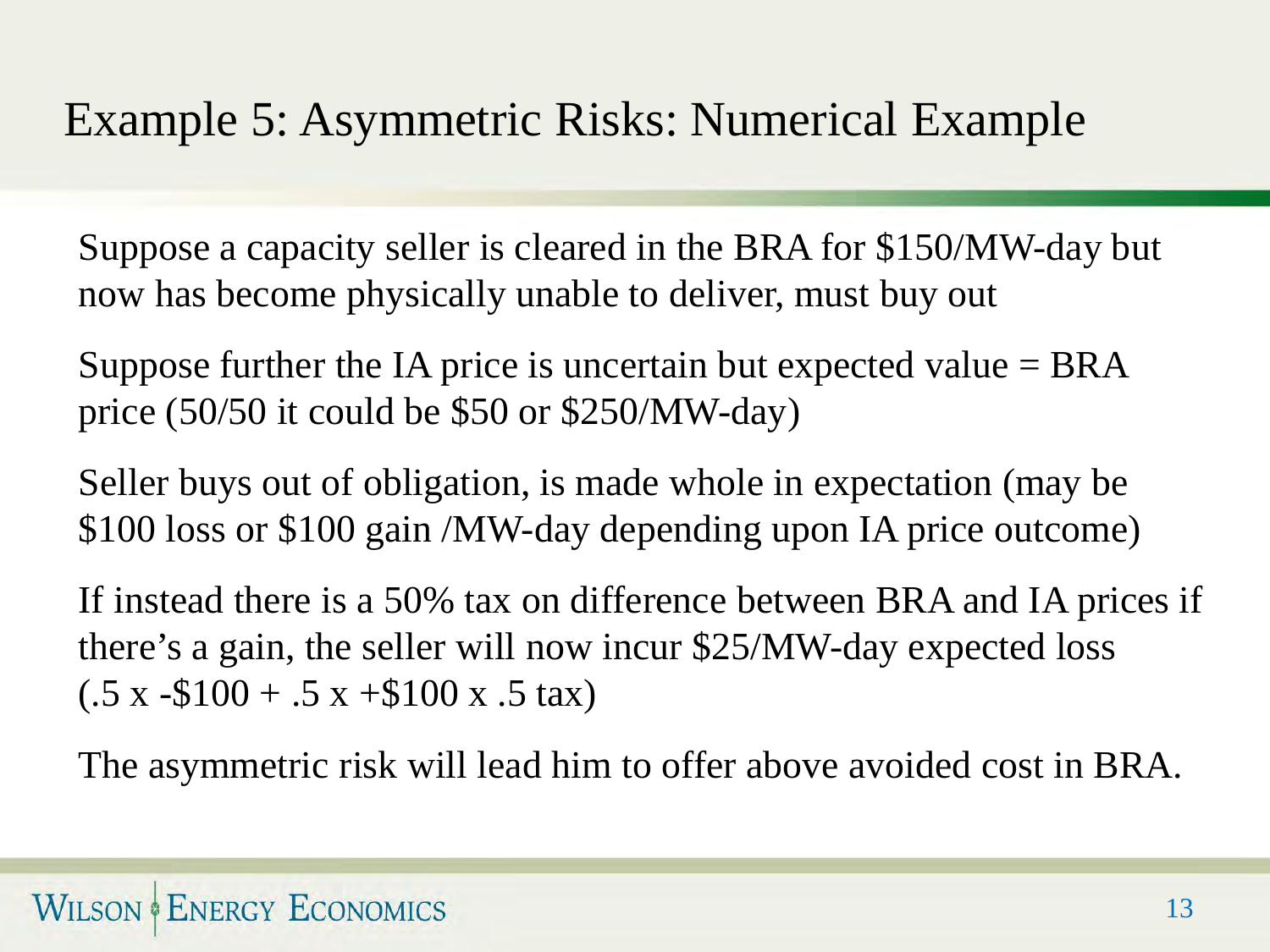# Example 6: Product Type "Upgrades" in IAs

- Demand Response providers cleared as Limited DR in the BRA can "upgrade" to providing Annual DR (or ES DR) in the IAs
	- Offer to buy back Limited DR commitment at avoided cost, and…
	- Re-offer to provide either Limited DR or Annual DR, with linked bids reflecting how much of a price differential is needed to make providing Annual DR worthwhile (as in BRA)
- If for some reason there is a strong need for Annual capacity in the IA, the Annual/Limited price differential will widen, and our participant's offer to provide Annual service will clear
- This helps reliability and markets by providing ability to shift Limited DR to Annual if conditions change and PJM or a market participant has a need for additional Annual capacity

#### **WILSON & ENERGY ECONOMICS**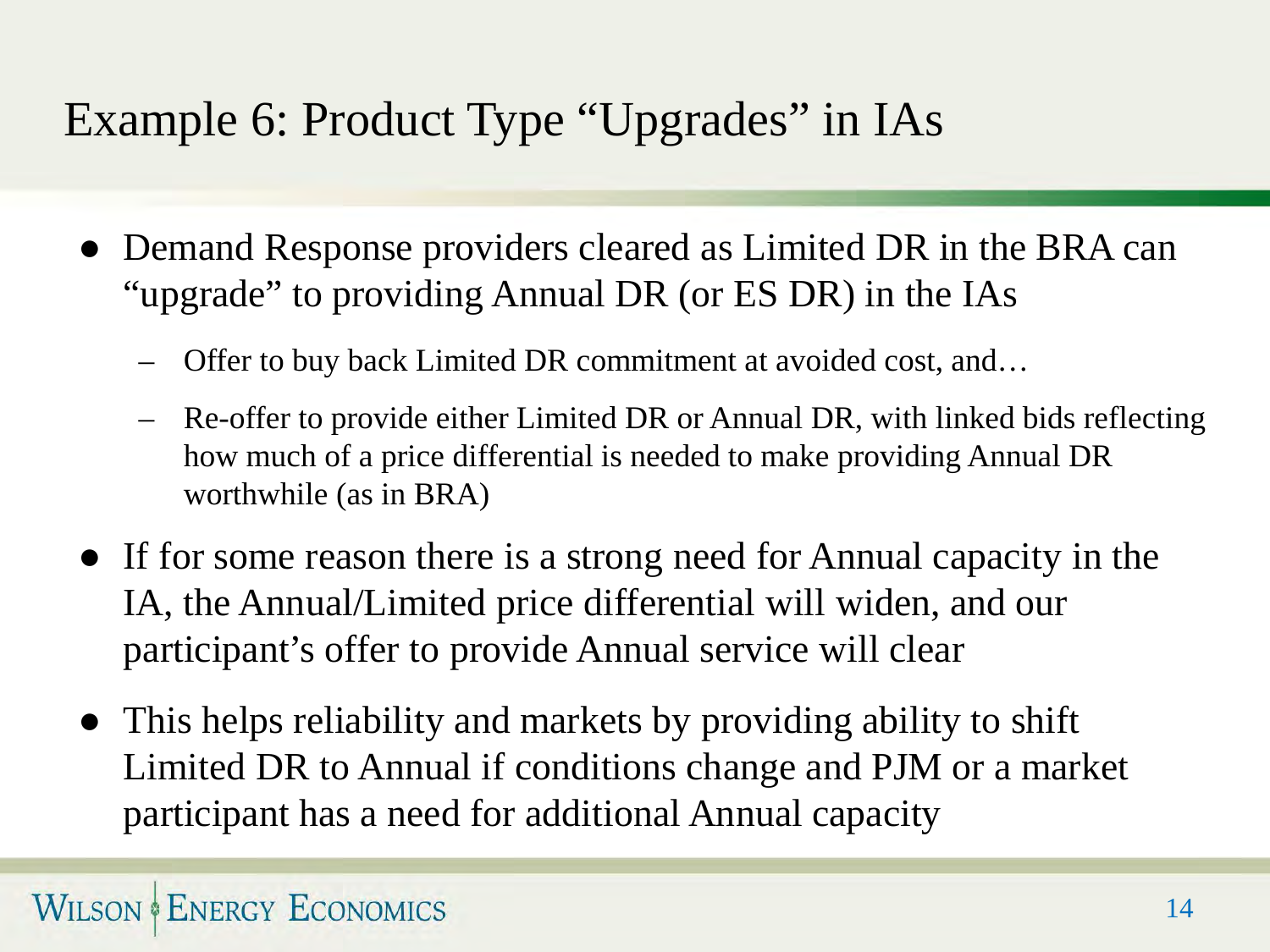## Takeaways

- Incremental auctions contribute to RPM efficiency by providing opportunities to adjust commitments if circumstances change
	- Participants' circumstances: cost to provide capacity, increased ability to provide capacity after BRA, etc.
	- Market circumstances: supply/demand/value of capacity, change in load forecast, increased need for higher quality products, etc.
- When market participants offer their capacity into IAs at avoided cost (offering to sell if uncommitted, or to buy back if already committed) this contributes to market efficiency by:
	- Ensuring that lowest cost providers are the ones who will provide capacity
	- Contributing to price convergence between BRA and IA markets
	- Creating opportunities for lower cost resources that come available after BRA
	- Allowing product type upgrades if there is an increased need for higher quality products

#### **WILSON & ENERGY ECONOMICS**